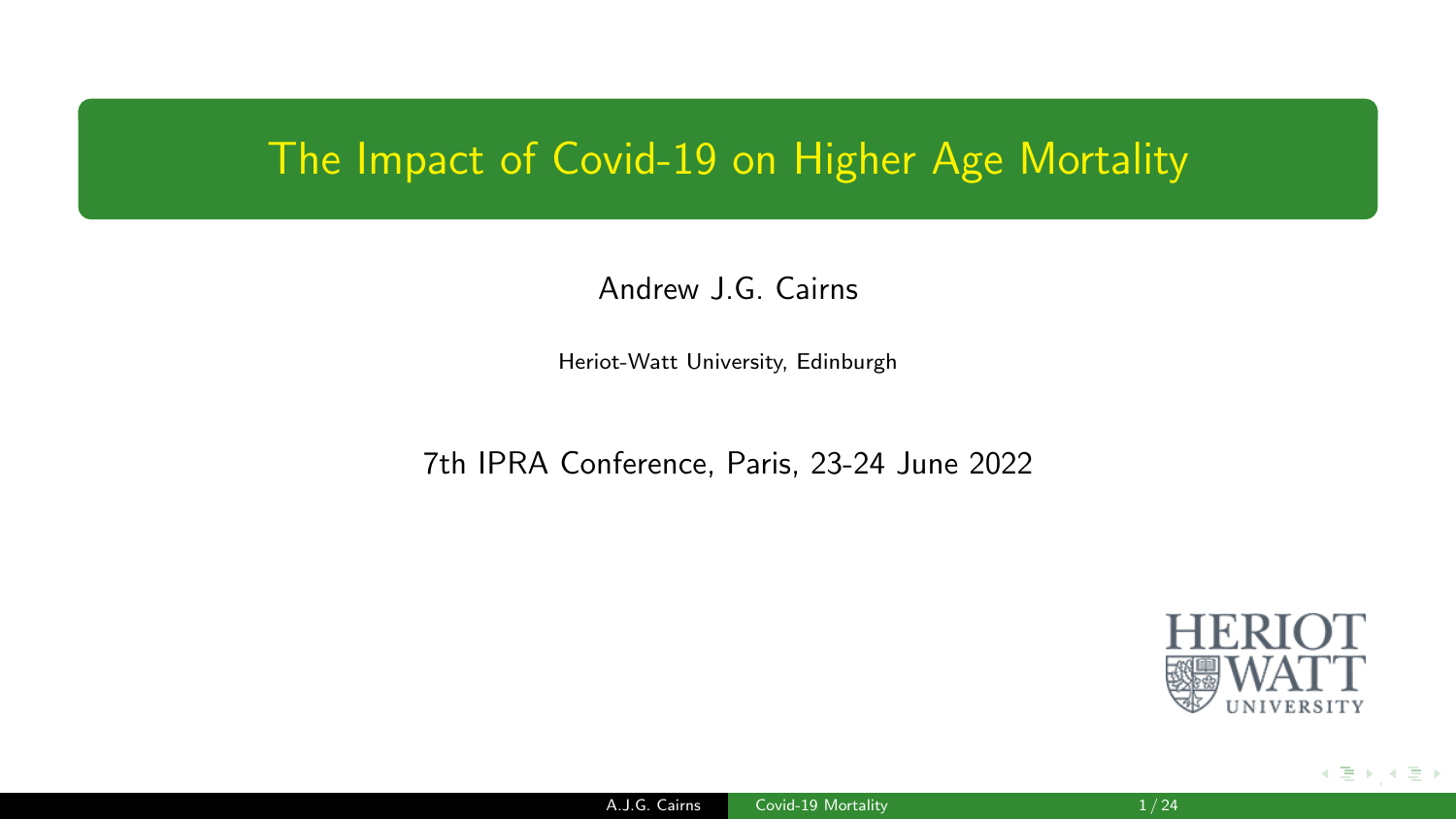# Agenda

#### • Objectives

- Demographics of the Covid-19 victims
	- What is the relationship between Covid mortality and all-cause mortality?
	- . What do we know about infection rates?
	- What has the impact of vaccination and new variants been?
- Demographics of the surviving population
	- The Accelerated Deaths Model
	- Adjusted (Post-Pandemic) Life Expectancy

Focus on English data.

But many conclusions will apply to other countries.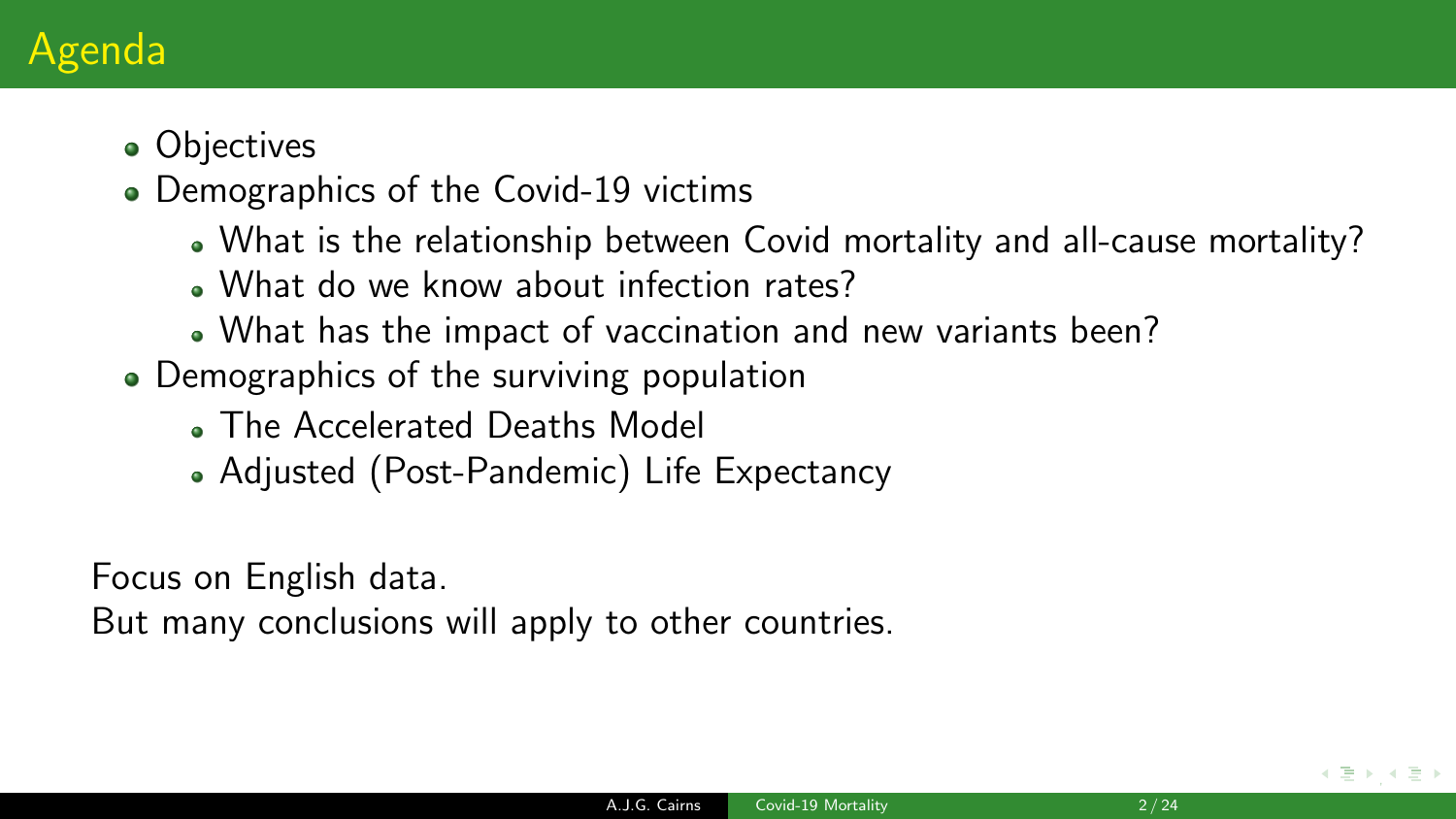### Weekly Covid-19 Death Rates: 2020/21 by English Region



- **Considerable variation between** the 9 English regions
- Wave 1:
	- London leads, but similar timing
	- Very different magnitudes
- Wave 2:
	- . Wave 2A more focused in the northern regions
	- Wave 2B stronger in the south
- **a** London Covid death rates 170% higher than the South West
- Urban/rural variation is even wider

 $\leftarrow$   $\Rightarrow$   $\rightarrow$   $\rightarrow$   $\Rightarrow$   $\rightarrow$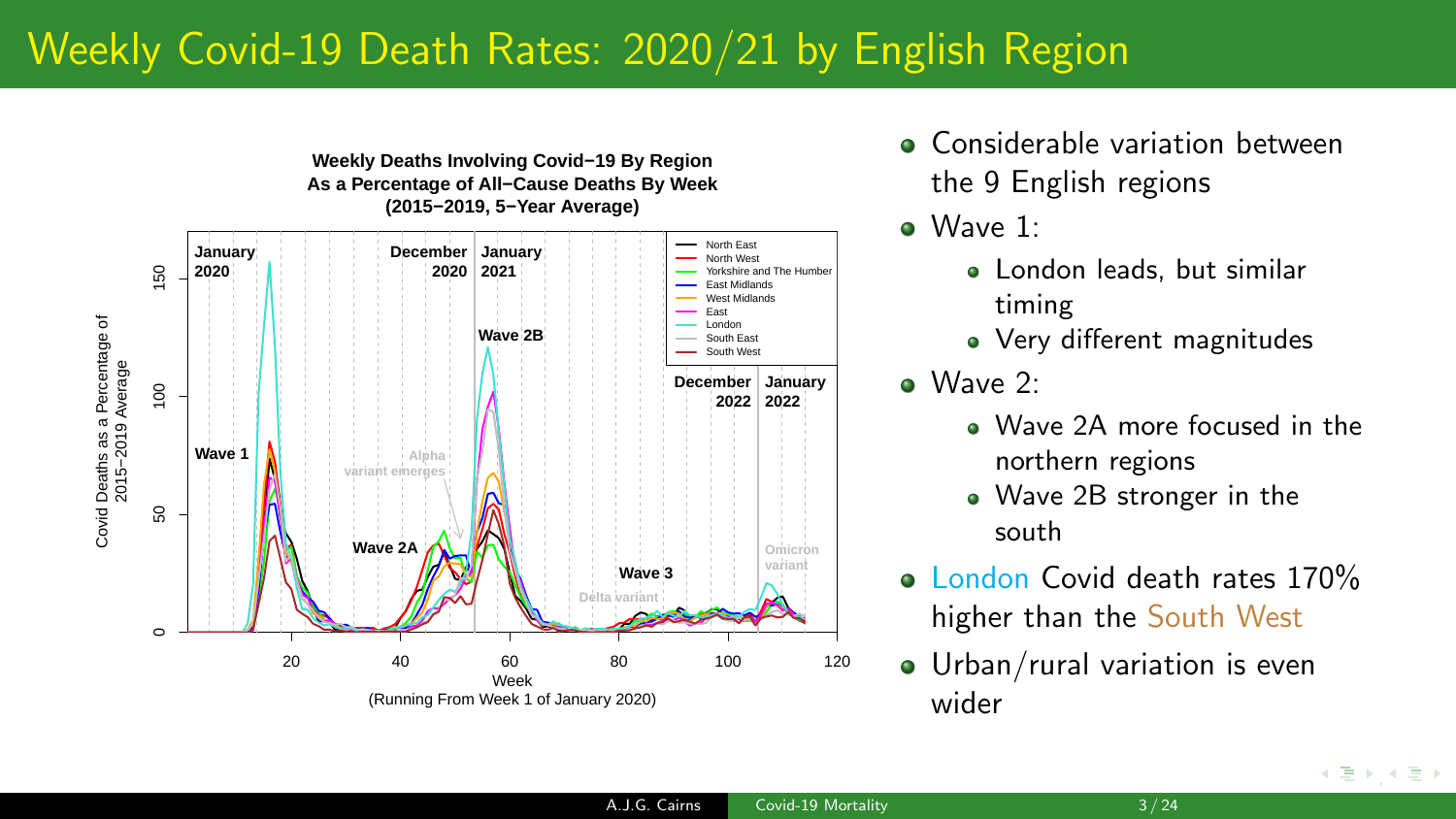# Covid-19 Death Rates By Age, Waves 1 and 2 (up to January 2021)



(Adapted from a David Spiegelhalter blog)

- **Q** Death rates are on a logarithmic scale
- All cause: with and without external causes
- Waves 1, 2 and 2018-all-cause are almost parallel!
- Waves 1 & 2: very similar age profile
- **Conclusion:** Covid death rates by age are approximately proportional to all-cause mortality (excluding external causes).

[,](#page-23-0)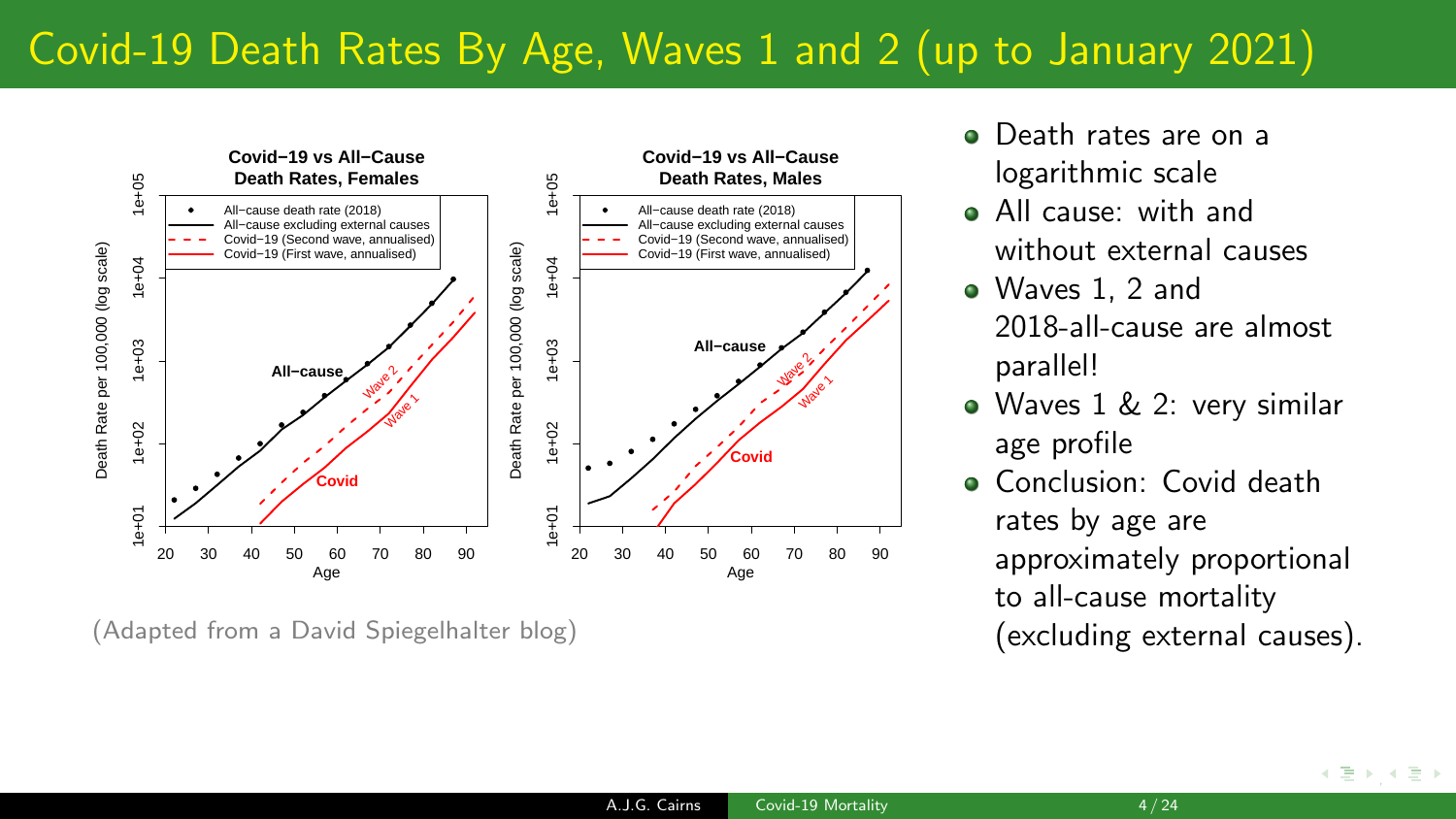### Provisional Takeaway: The Proportionality Hypothesis

The comparison with all-cause death rates suggests the following way to look at Covid-19 mortality for age  $x$ :

Covid Mortality Rate(x) = all-cause mortality rate(x)  $\times$  infection rate(x)  $\times$ relative frailty $(x)$ 

- "Relative Frailty" measures the probability of death from Covid-19 (if infected) relative to the annual probability of death from all causes.
- The graphic suggests that infection rate(x)  $\times$  relative frailty(x) changes only slowly with age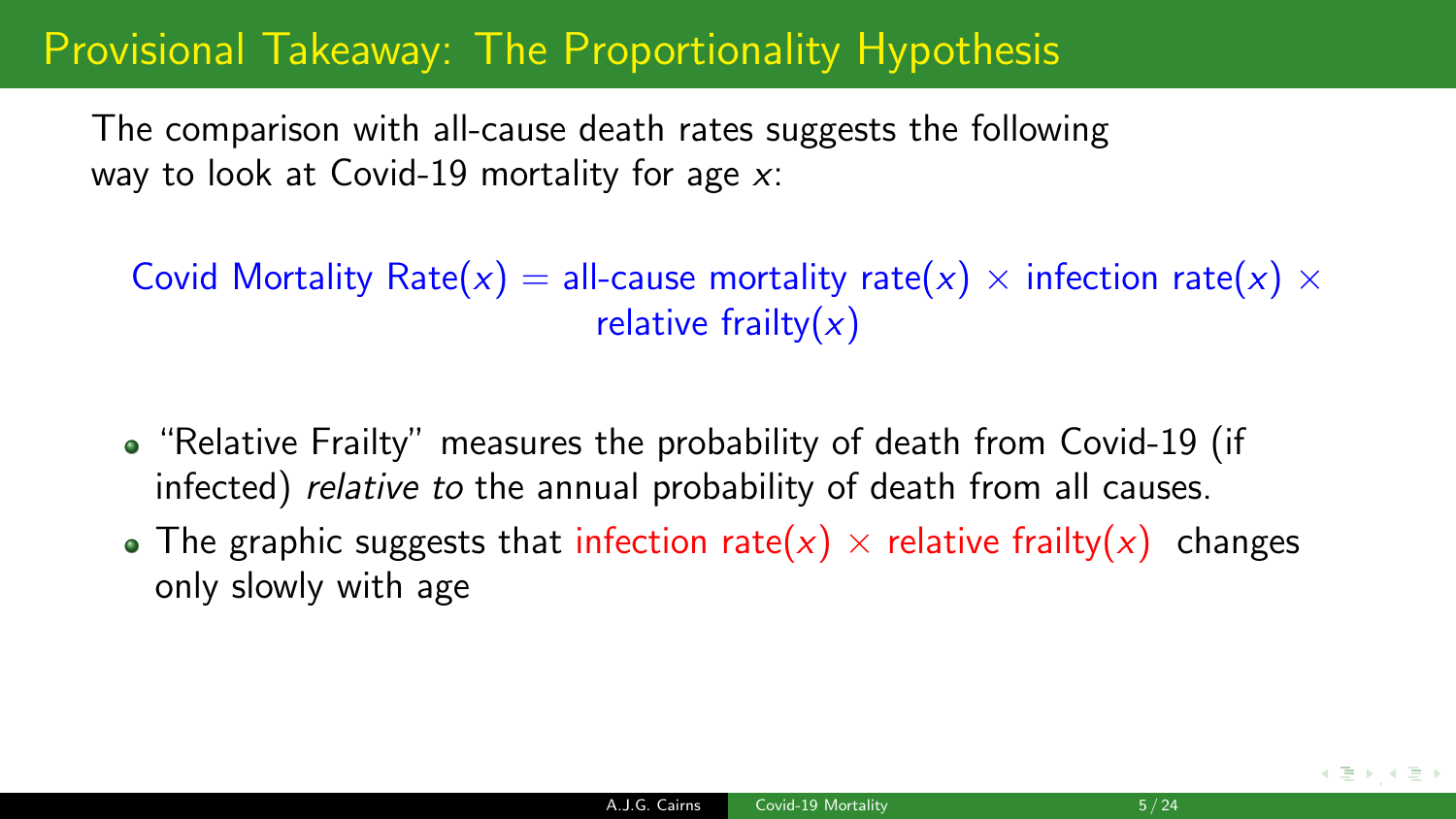Group i

Covid Mortality Rate(*i*, x) = All-cause mortality rate(*i*, x)  $\times$  infection rate(*i*, x)  $\times$ relative frailty $(i, x)$ 

where group *i* might be characterised by e.g. region; urban/rural; neighbourhood deprivation; ethnic group; ...

Hypothesis: relative frailty( $i, x$ ) does not vary much by age or sub-group

i.e. differences in Covid-19 mortality between groups are largely due to differences in all-cause mortality and in infection rates

How to verify if this is true?

(唐) (唐)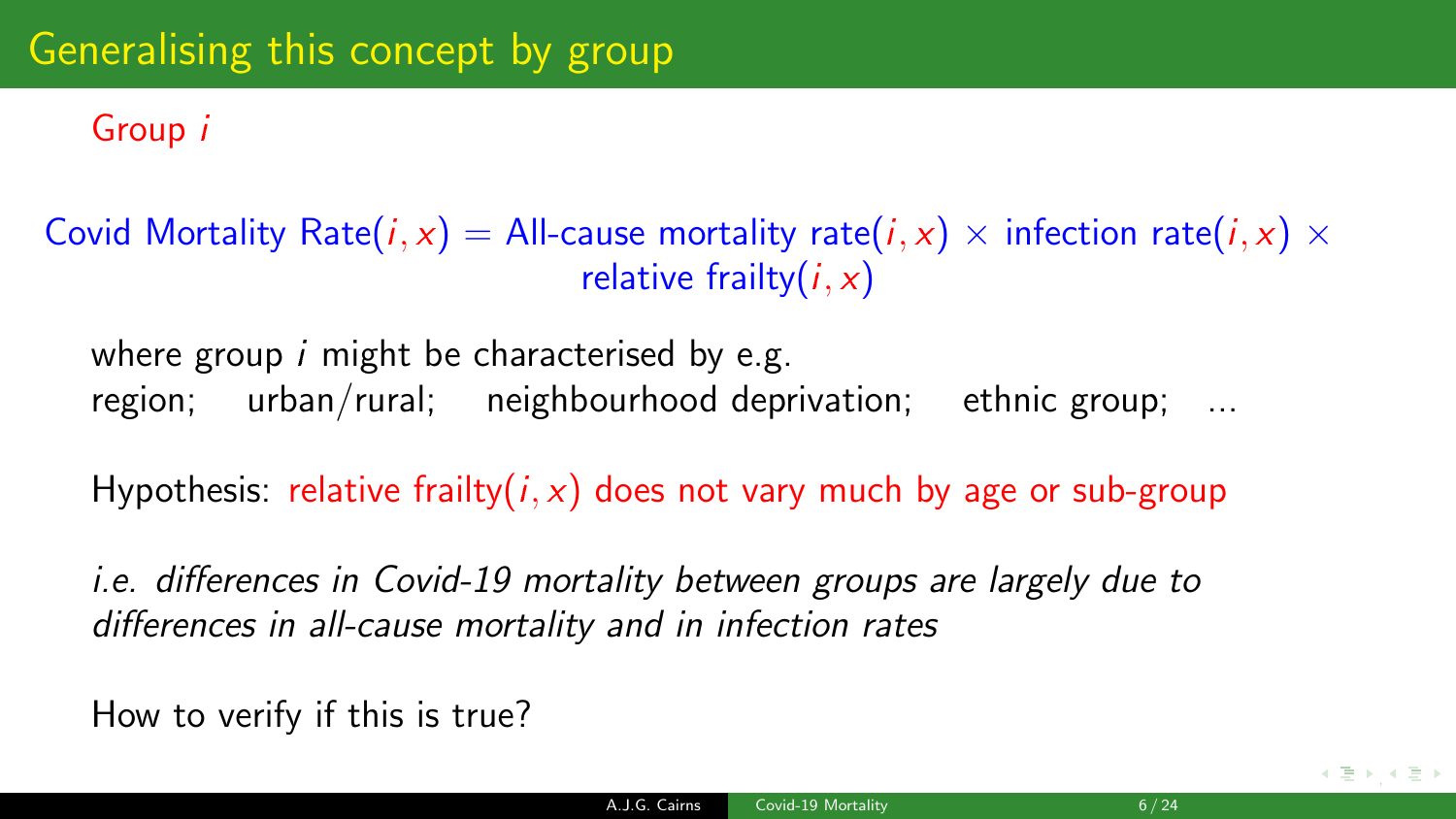Covid Mortality Rate(i, x) = All-cause mortality rate(i, x)  $\times$  infection rate(i, x)  $\times$  relative frailty(*i*, *x*)

Infection rates: antibody prevalence data following the first wave  $\Rightarrow$ 

- About 6% of adults were infected
- Relatively little variation by age and sex
- Relatively little variation by deprivation (Index of Multiple Deprivation, IMD)
- Significant variation by region (e.g. London  $>>$  South West)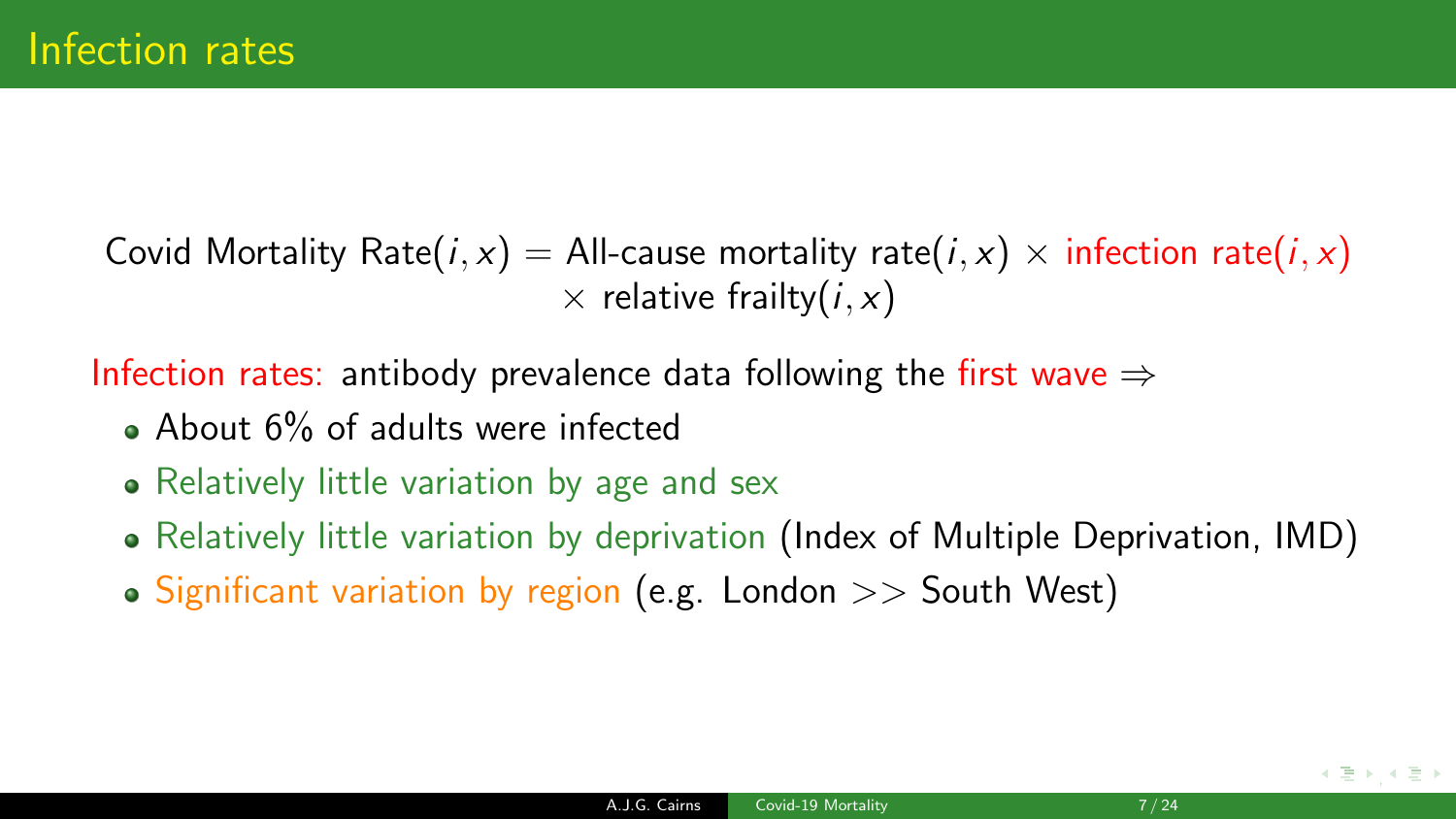Covid Mortality Rate(i, x) = All-cause mortality rate(i, x)  $\times$  infection rate(i, x)  $\times$  relative frailty(*i, x*)

- Data: Age Standardised Mortality Rates (ASMR) by deprivation decile  $(i)$
- Data: Age Standardised Mortality Rates by region
- But: ASMR by deprivation decile is distorted by regional effects (e.g. London more deprived and higher infection rates)
- ASMR by region allows us to adjust the ASMR by deprivation decile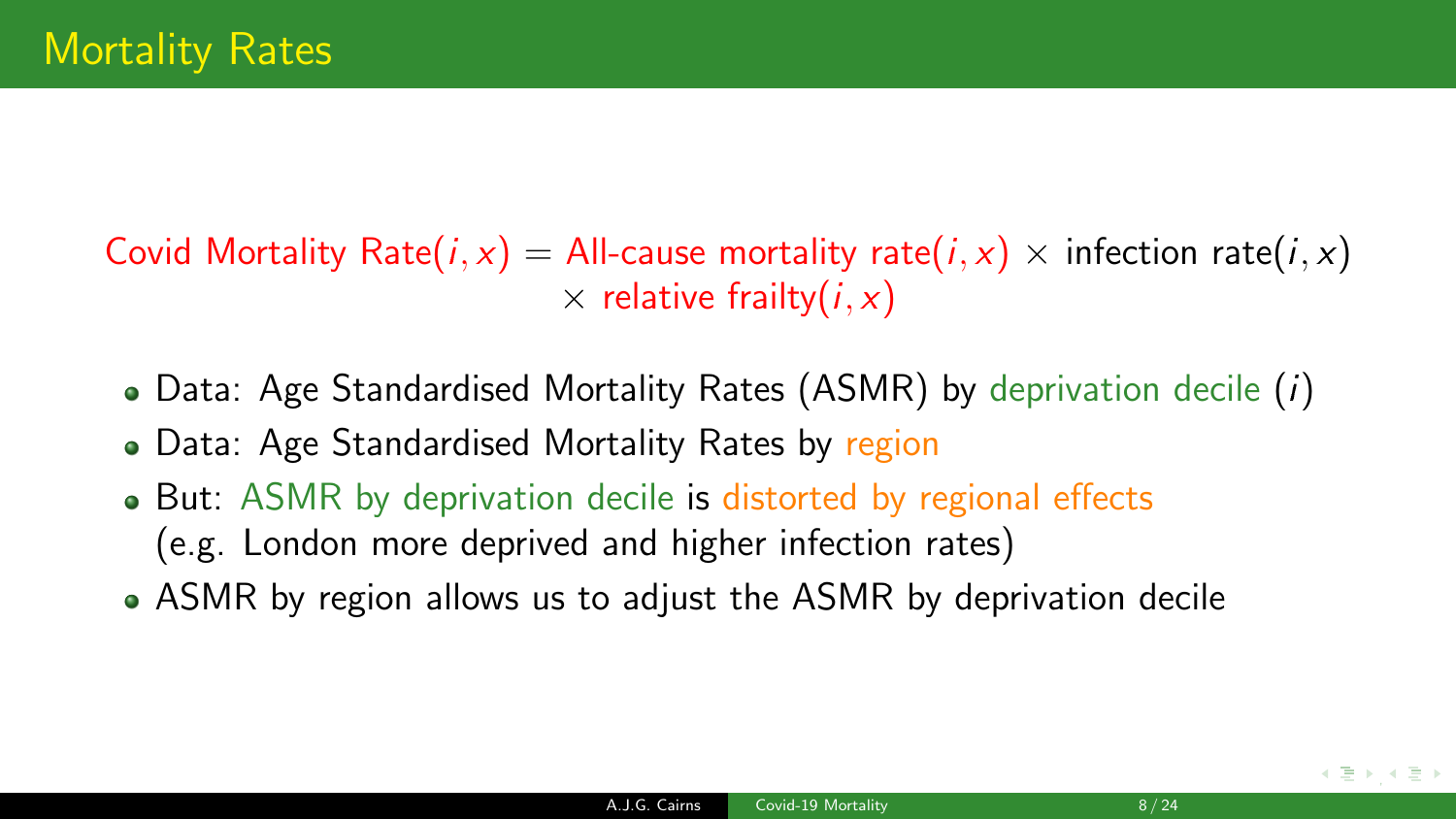# ASMRs by deprivation: Wave 1, Adjusted for Regional Variation



- Blue bars: ASMRs with no adjustment for regional variation
- o Orange bars: ASMRs with the effect of regional variation filtered out
- Covid-19 ASMRs by decile are now approximately proportional to all-cause ASMRs
- **Conclusion:** Relative Frailty $(i, x)$  $(i, x)$  $(i, x)$  varies very little across deprivation deciles  $i = 1, ..., 10$  $i = 1, ..., 10$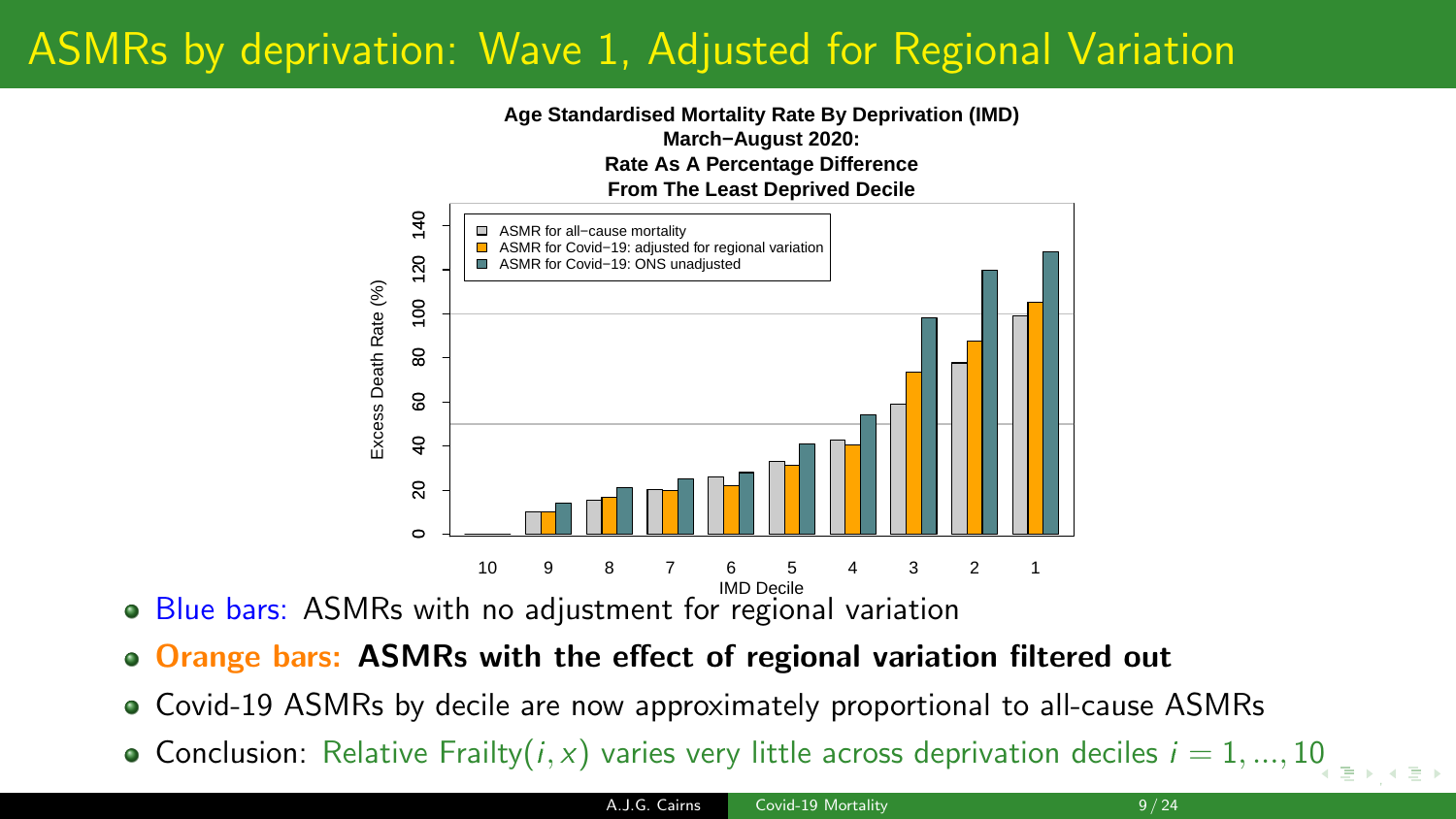### 2021/22: The impact of vaccination and new variants

- Data for 2021: much more complex
- Vaccination: oldest ages in December 2020  $\rightarrow$  teenagers in October/November 2021
- . New variants in the UK:
	- Alpha: December 2020
	- Delta: May/June 2021 (more infectious than Alpha)
	- Omicron BA.1: December 2021 (more infectious than Delta, less severe)
	- Omicron BA.2: February 2022 (more infectious than Omicron BA.1)
- What have been the impacts at different ages on:
	- **a** Infection rates
	- Hospital admissions
	- Deaths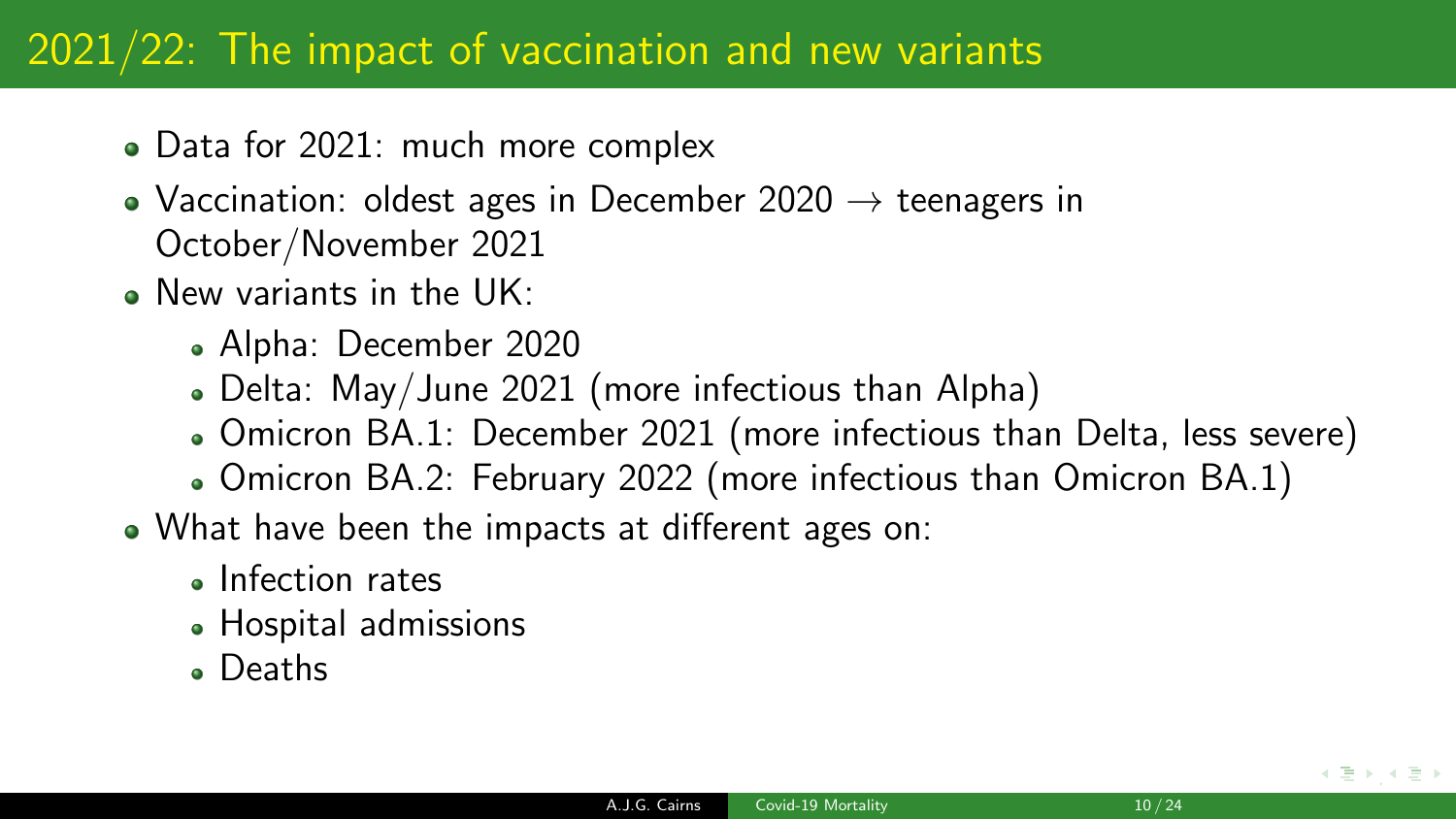# Average Age At Death With Covid and Average Age At Hospitalisation With Covid

**Average Age of Covid−19 Victims**



- **•** Pre-covid seasonal variation: around 1 year higher in winter
- $\bullet$  End 2020 to mid 2021:
	- Avg Age at Death drops by 7 to 9 years
	- Avg Age at Hospitalisation drops by 20 years
- Due to:
	- vaccination by age group
	- age-related behaviour

 $\rightarrow$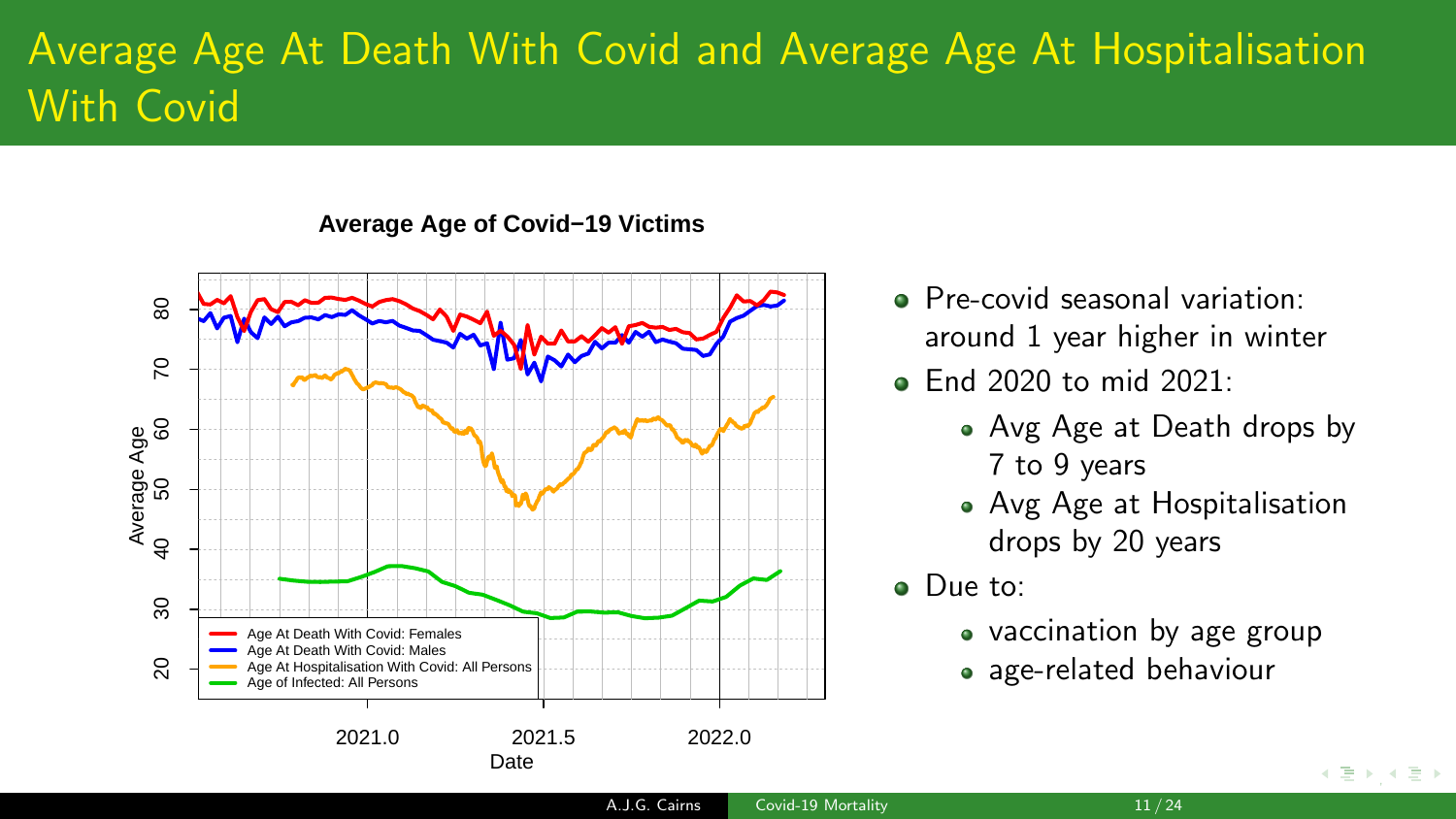# Estimated infection fatality rates and related quantities



- $\bullet$  Infection Hospitalisation Rate  $=$  Proportion of newly infected who are admitted to hospital
- Hospital Fatality Rate = Proportion of newly hospitalised who die from Covid ۰
- Infection Fatality  $Rate =$  Proportion of newly infected who die from Covid  $\bullet$

 $\leftarrow$   $\exists$   $\rightarrow$   $\rightarrow$   $\exists$   $\rightarrow$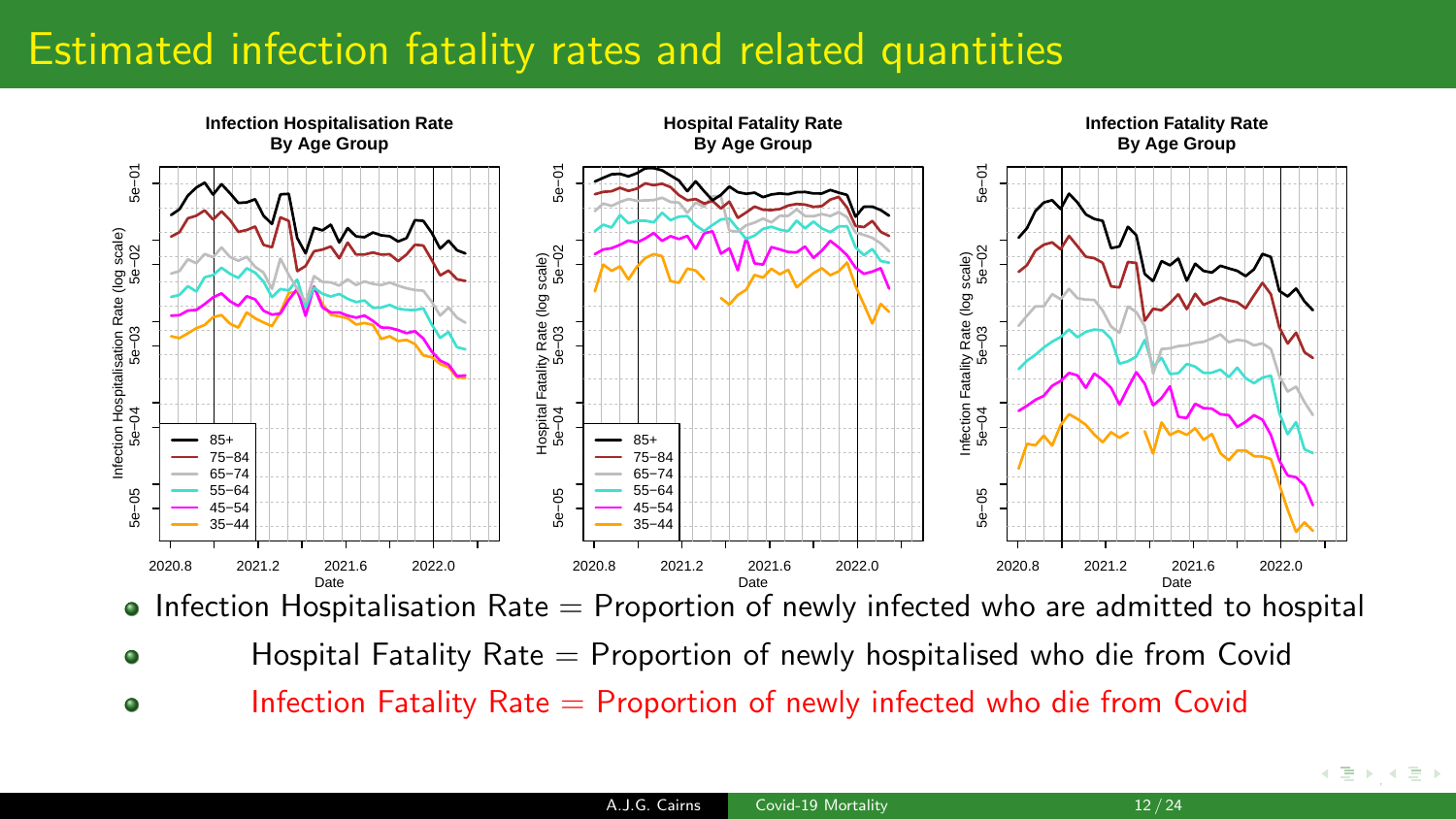# Estimated infection fatality rates and related quantities



- Infection  $\rightarrow$  Hospitalisation: strong benefit from vaccination
- $\bullet$  Hospital  $\rightarrow$  Dead: some vaccination effect, but weaker
- Infection Fatality Rate: declines sooner for the older groups due to vaccination
- Infection Fatality Rate: booster + Omicron  $\Rightarrow$  big decline

 $\leftarrow$  [,](#page-23-0) and  $\leftarrow$  , and  $\leftarrow$  .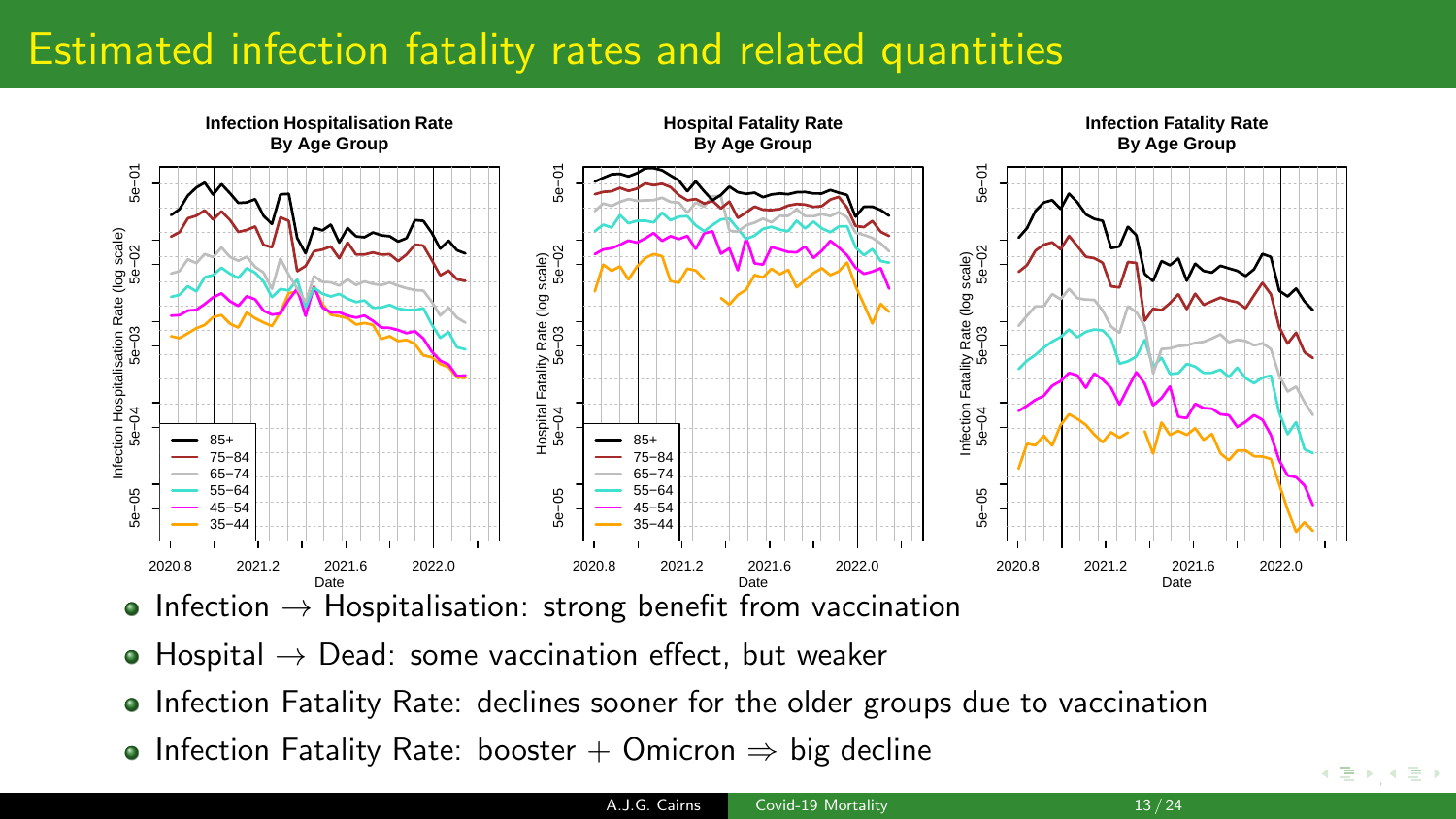# Estimated relatively frailty



- Relative Frailty  $(t, x) :=$  Infection Fatality Rate  $(t, x) \div$  All-Cause Death Rate (2018, x)
- All-cause Death Rate excludes external causes
- Steady decline as vaccines take effect and new variants replace older variants

 $\rightarrow$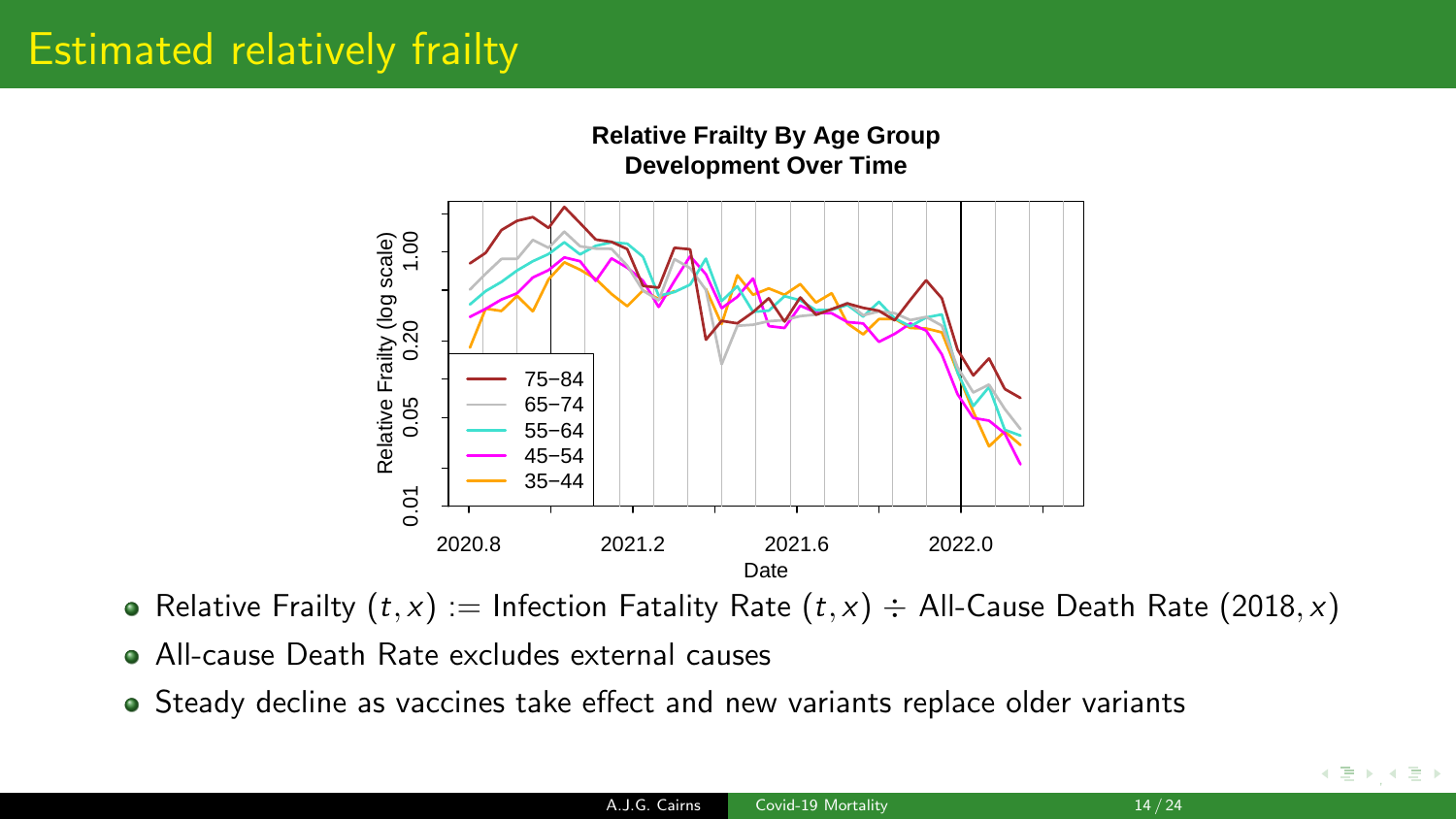## Estimated relatively frailty: further remarks



- Pre-vaccination (end of 2020): relative frailty has some variation with age (increases by 3-4% per year of age)
- Vaccination causes the age gradient to disappear in mid 2021
- Age gradient re-emerges in 2022 after booster roll out to all age groups

 $\leftarrow$   $\exists$   $\rightarrow$   $\rightarrow$   $\exists$   $\rightarrow$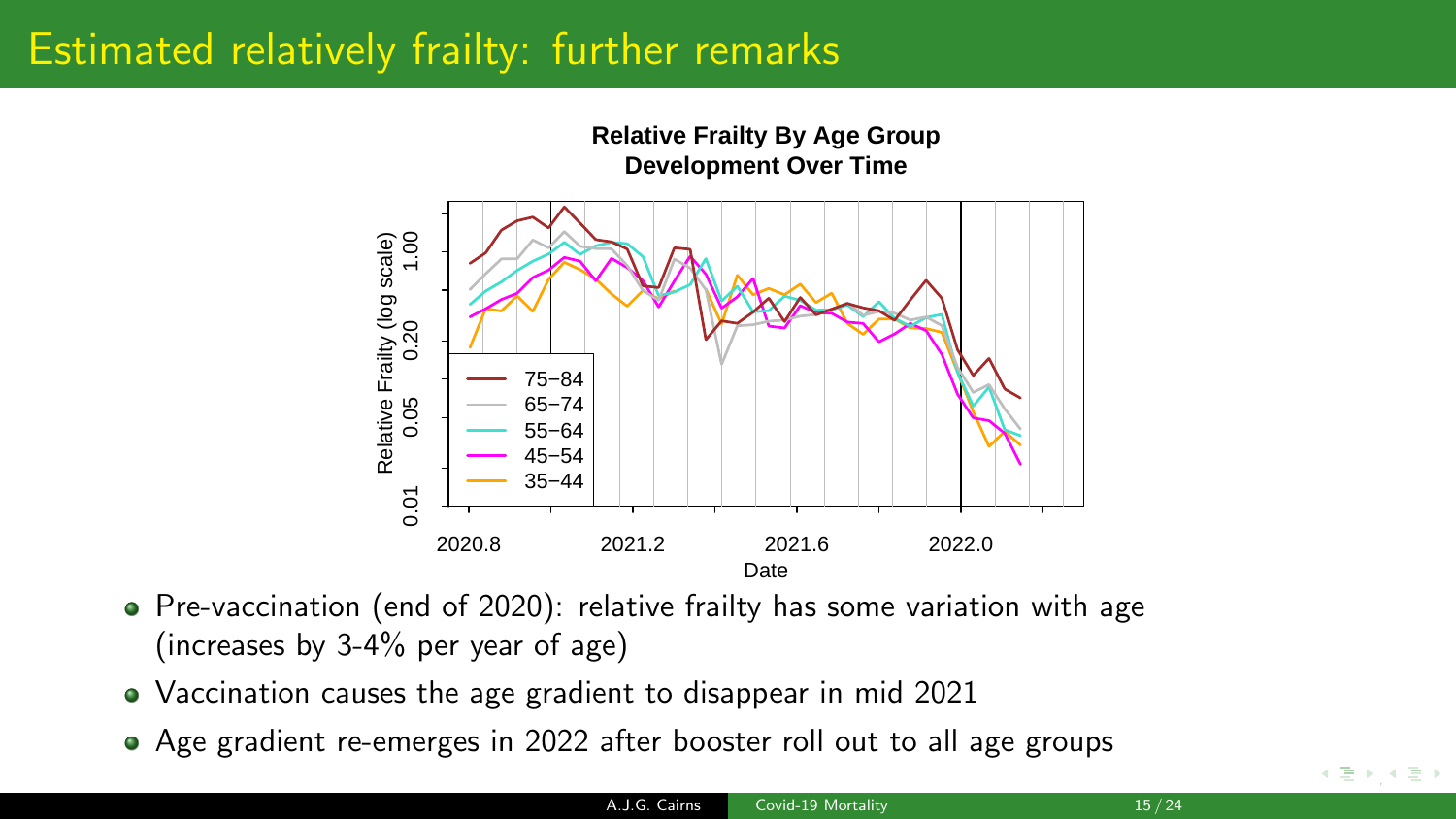Preceeding discussion:

People of the same age who are more "frail" are more likely to die if they become infected with Covid-19.

What is the impact on the surviving population?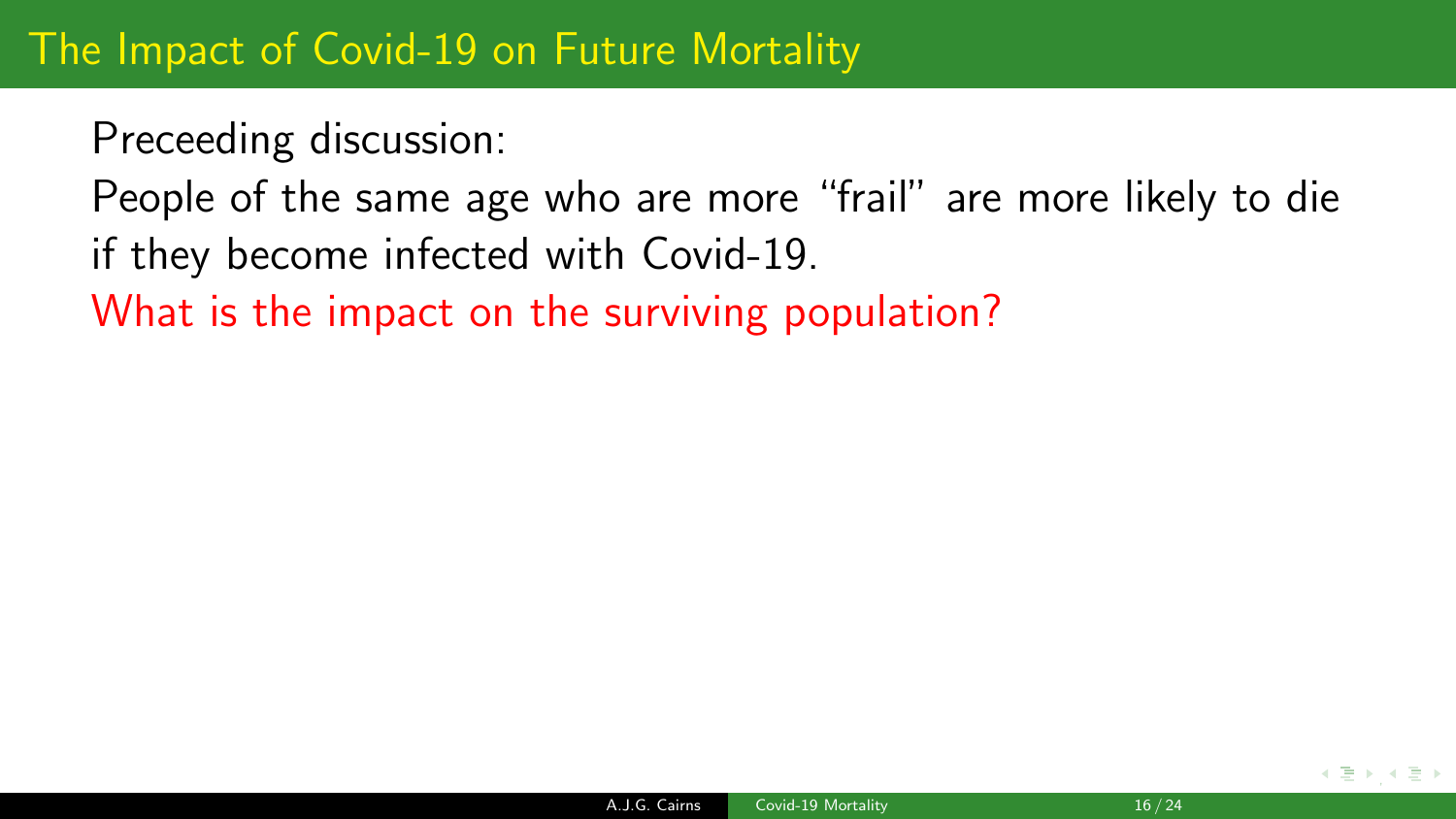#### Pre-Covid: Cohort Curve of Deaths

#### **Cohort Deaths Curve Initial Age 75** Before Covid-19



- For a cohort currently aged 75: what will be the ages at death?
- Less healthy now  $\Rightarrow$  more likely to die earlier

A.J.G. Cairns [Covid-19 Mortality](#page-0-0) 17 / 24

 $\leftarrow$   $\exists$   $\rightarrow$   $\rightarrow$   $\exists$   $\rightarrow$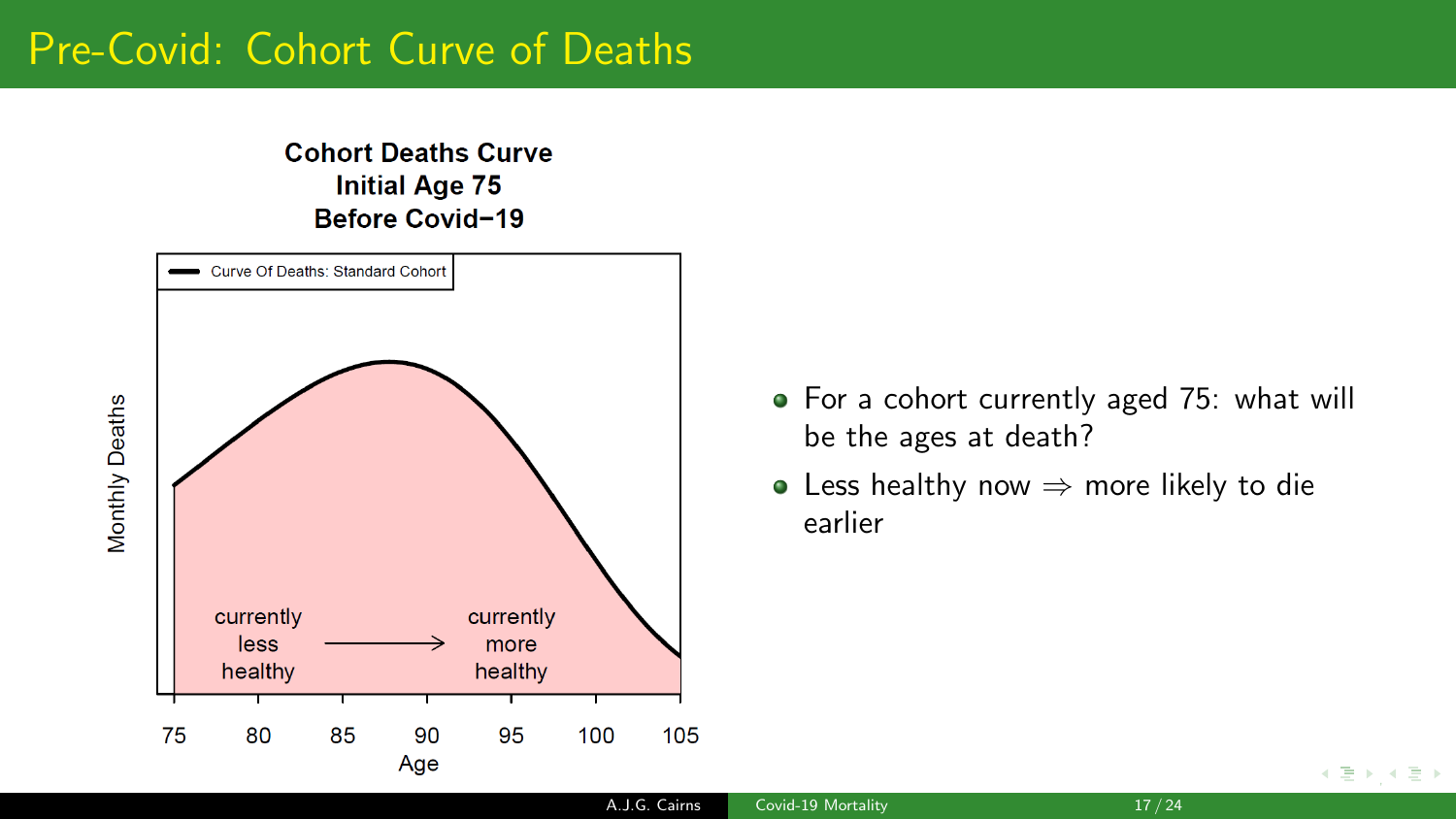# Impact of Covid-19 on the Curve of Deaths



- A (left): Covid victims randomly chosen from the cohort
- B (right): Covid deaths more prevalent amongst the less healthy

[,](#page-23-0) Scenario B is consistent with the empirical evidence that those with co-morbidities are more likely to die if they get infected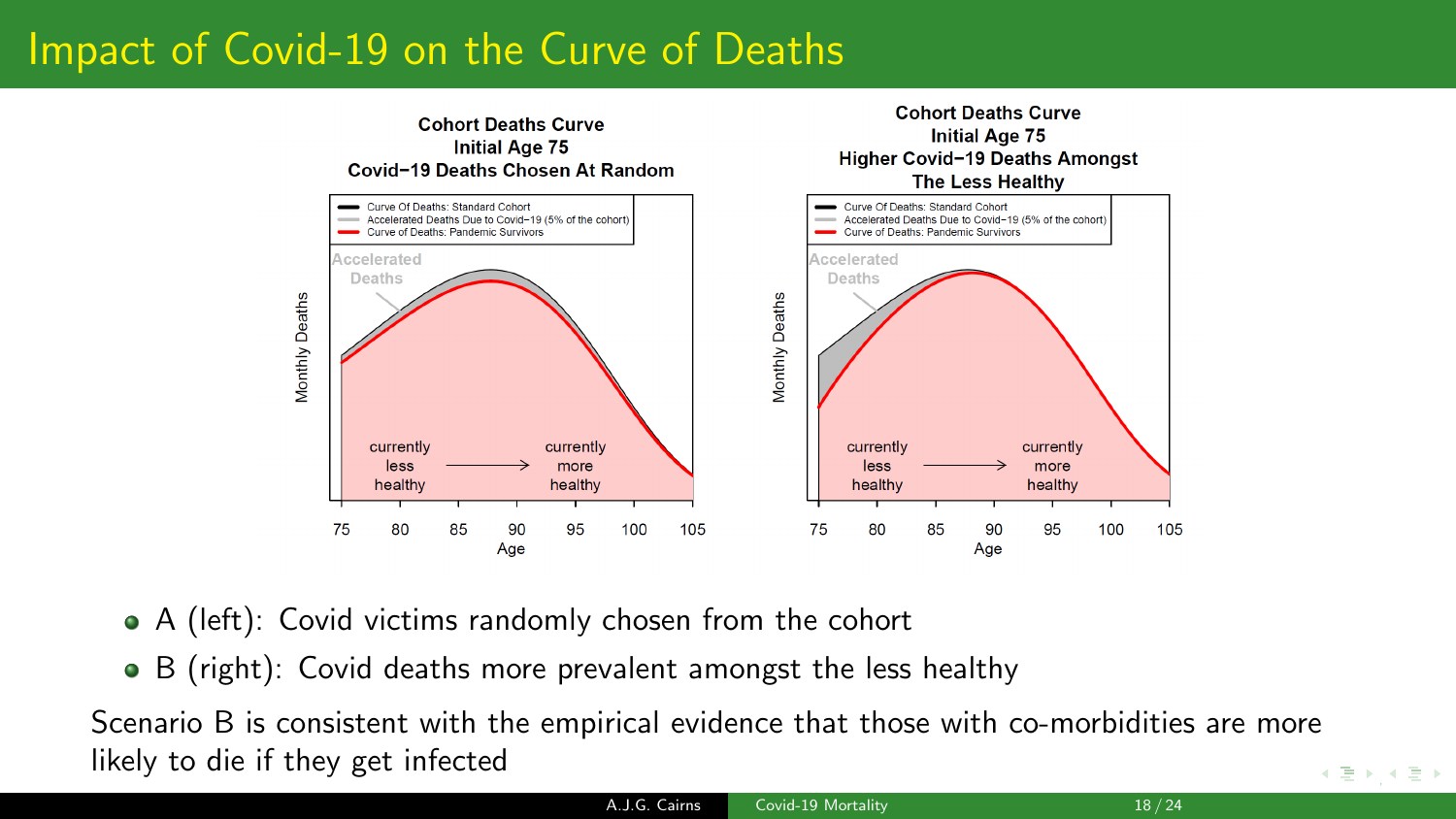### The Accelerated Deaths Model

Example: Consider a cohort currently aged  $x$  (e.g. 75)

- Initial cohort size: 100,000
- $d(t, x)$  = pre-Covid curve of deaths,  $t = 0, 1, 2, \ldots$
- Out of the original  $d(t, x)$  "scheduled" to die at t a proportion  $\pi(t, x)$  die in the short term from Covid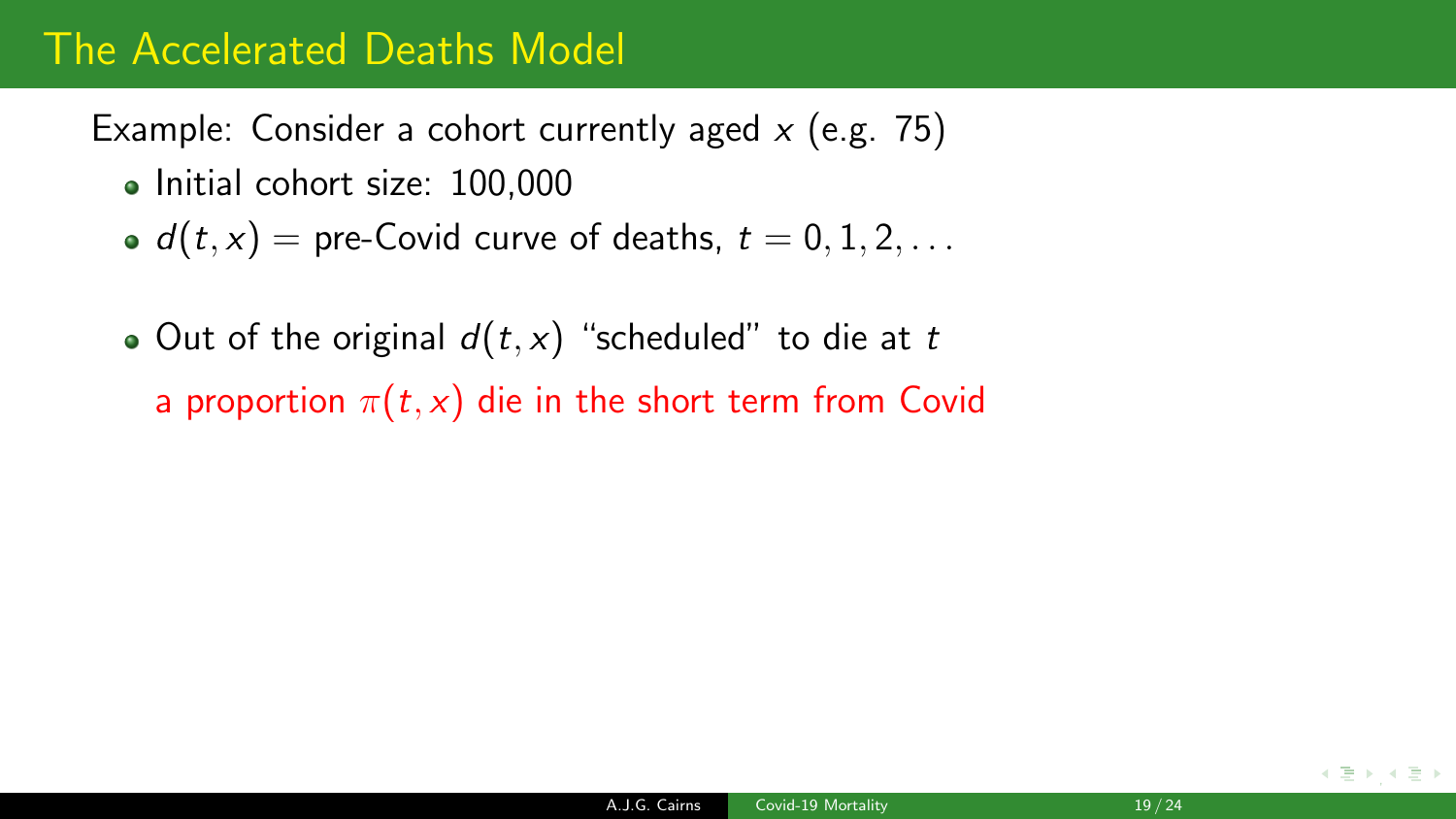# The Accelerated Deaths Model (cont.)

• Simple starting point:

$$
\pi(t,x) = \alpha(x)R(x) \exp[-t/\rho(x)]
$$

•  $\alpha(x) =$  "amplitude"  $\Rightarrow$ 

this determines the proportion of the entire cohort who die from Covid

- $\rho(x) =$  "reach"  $\Rightarrow$ 
	- links to the years-of-life-lost (YLL) by those who die from Covid
- $R(x)$  = normalising const. depending on  $\rho(x)$  and the shape of  $d(t, x)$

$$
R(x) = d(0, x) / \int_0^\infty d(t, x) \exp[-t/\rho(x)] dt
$$

•  $R(x)$  definition  $\Rightarrow$  $\alpha(x)$  = infection rate  $\times$  relative frailty

covid mortality(x) = all cause mortality(x)  $\times$  infection rate (x)  $\times$  relative frailty(x)

∢ 듣 ⊁ → 듣 )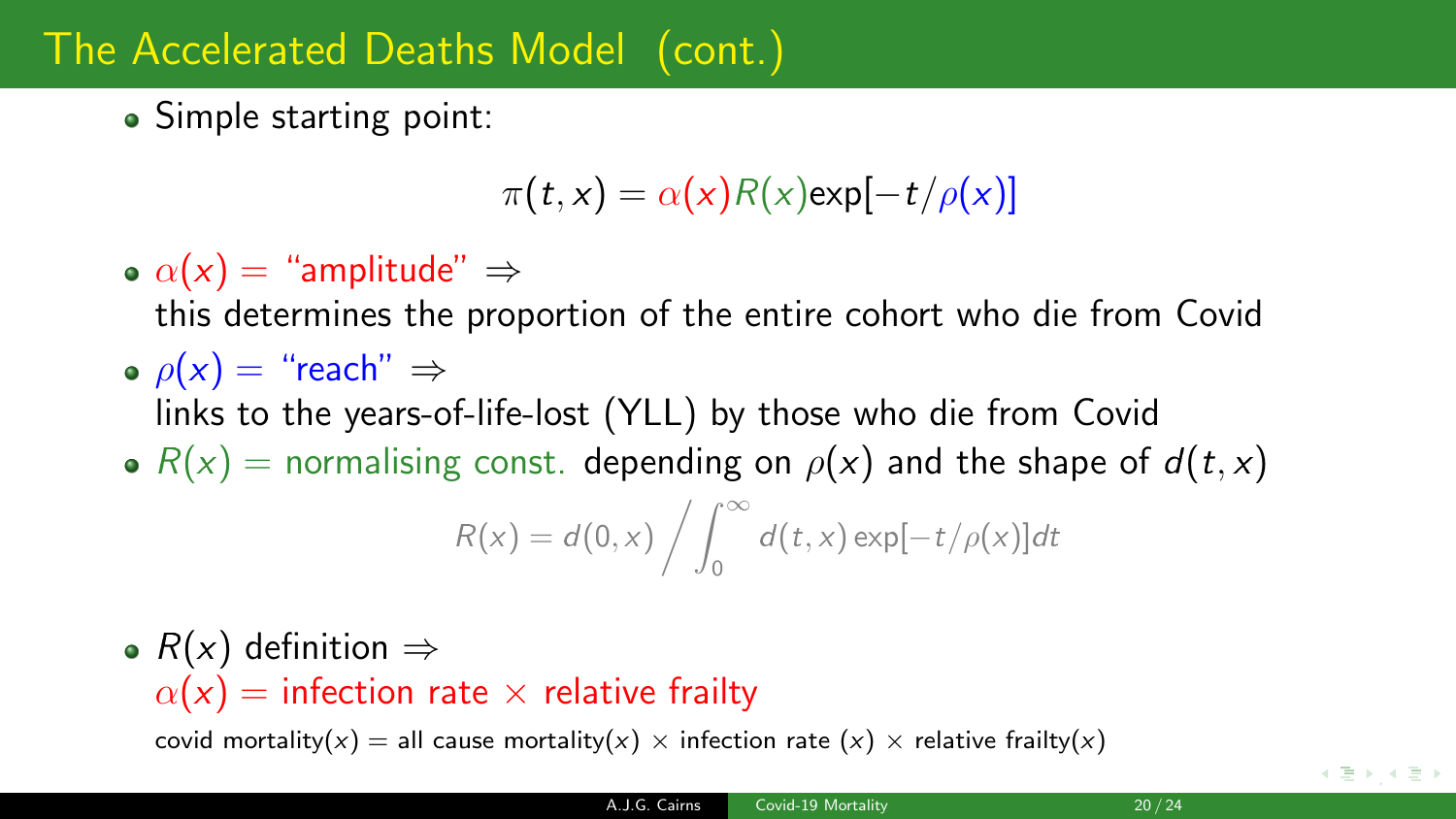## Calibrating the reach parameter,  $\rho(x)$

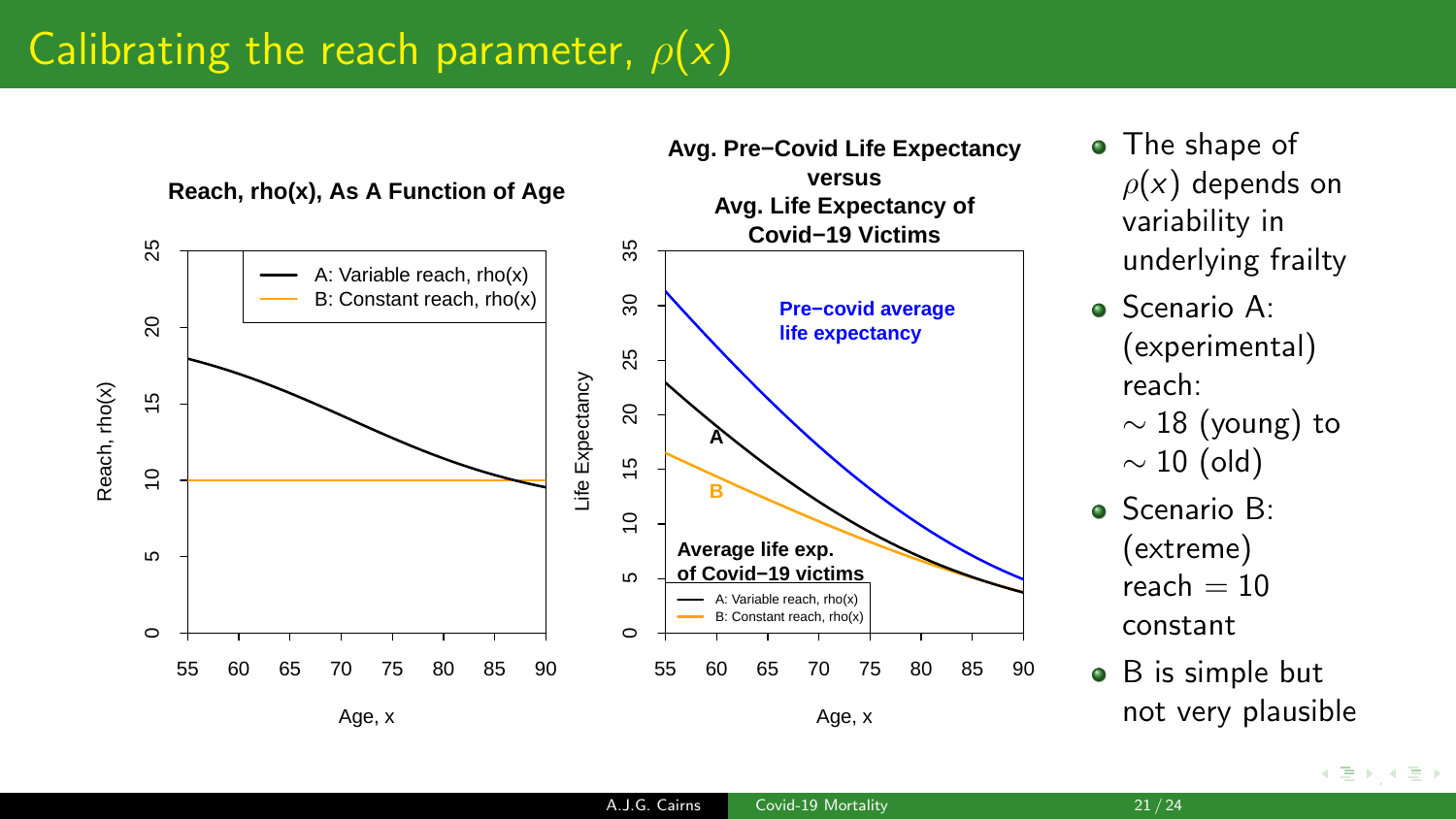# Adjusted (Post-Pandemic) Life Expectancy (APPLE)



- More realistic scenarios in terms of total Covid-19 deaths
- LE(pre-covid)  $\rightarrow$  LE(survivors)
- What is the percentage increase?
- **Scenarios:** 
	- $\bullet$  A: 120,000 deaths  $+$  variable reach
	- $\bullet$  B: 120,000 deaths  $+$  constant reach
	- $\bullet$  C: 180.000 deaths + variable reach
- Age 65: APPLE of healthier survivors is less than 0.1% higher than pre-Covid cohort life expectancy
- **Impact assumes no secondary effects** e.g. no long-term impairments  $\Rightarrow$  further data and modelling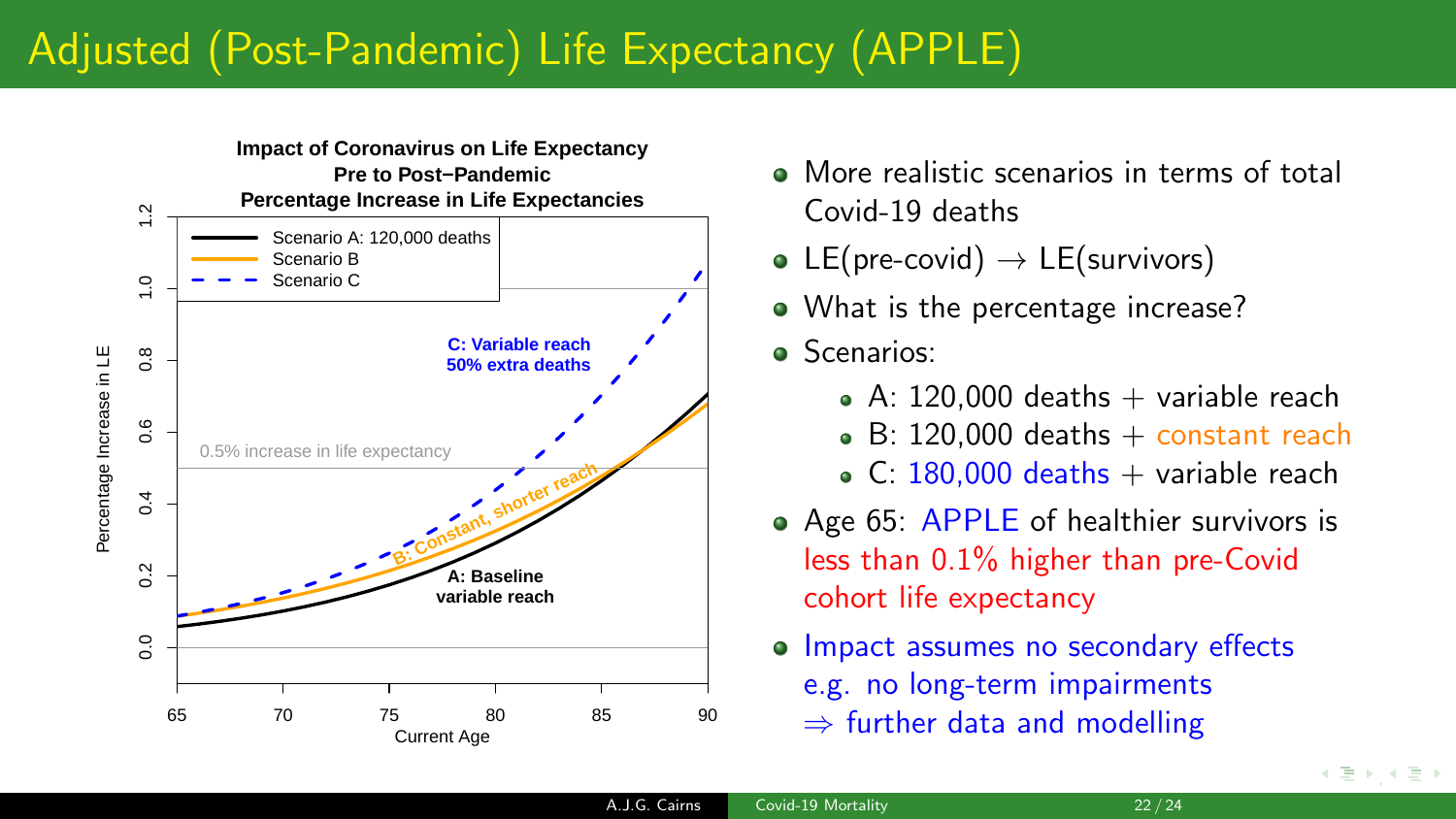### What are the other secondary effects beyond this model?

- Non-Covid illnesses (e.g. late cancer diagnosis or delayed treatment)
- More extreme forms of "Long Covid" Covid survivors might have long-term health impairments
- Lasting impact of innovation during the pandemic
- Behavioural changes (positive and negative)
- Impact of increased long-term unemployment
- Economic impact on future health spending and research

Some secondary effects might be observable in 2020/21 cause of death data

- Higher cancer death rates in 2021, 2022, ...
- Potentially lower death rates in 2021 from e.g. respiratory diseases (due to accelerated death from Covid-19 in 2020)